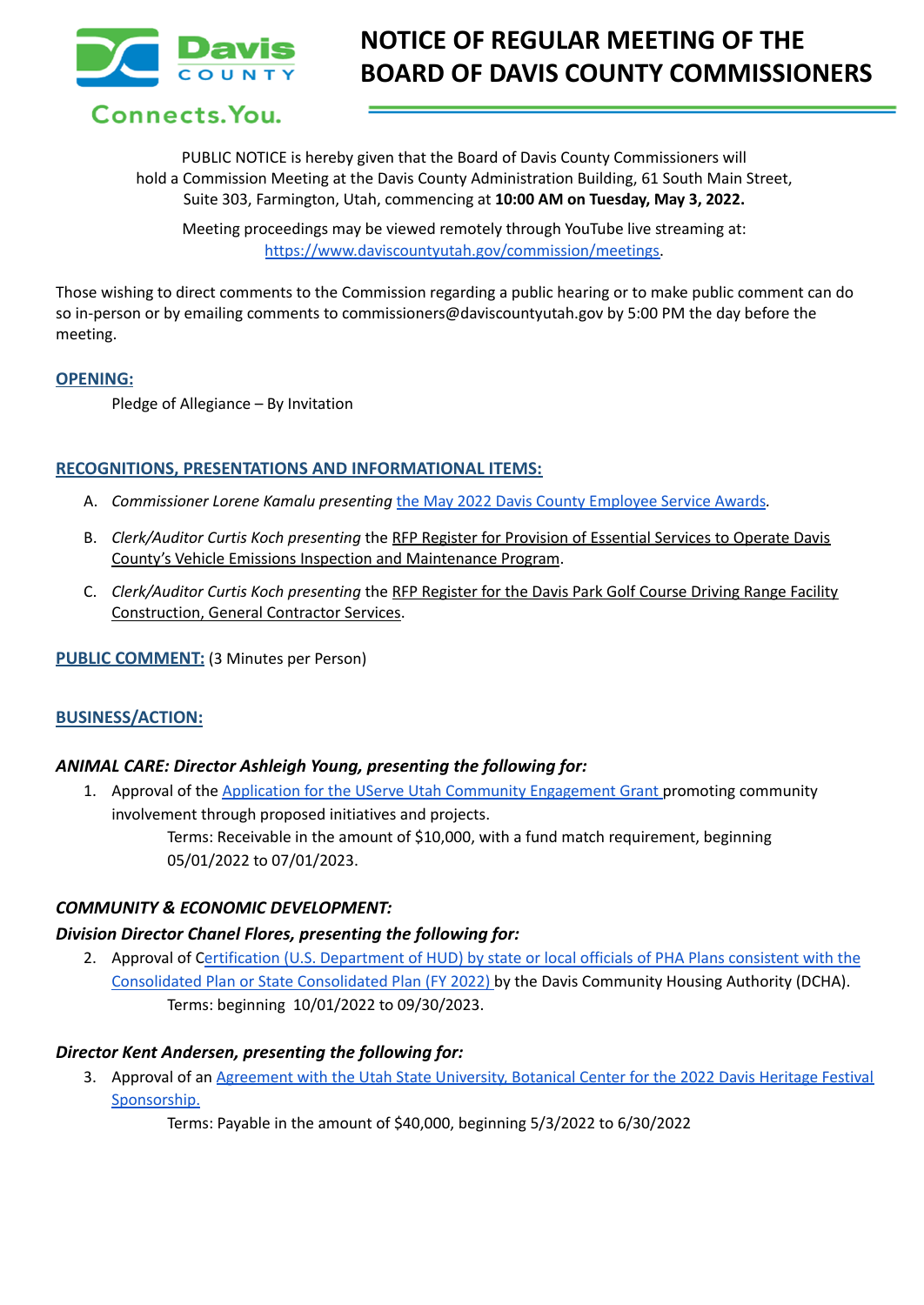4. Approval of an [Amendment](https://drive.google.com/file/d/1quatgspnAZXrI8RWJ3ZQAhCK22CDgXwR/view?usp=sharing) to the Contract with the State of Utah for the Utah Outdoor Recreation (GOED) Grant, [Bonneville](https://drive.google.com/file/d/1quatgspnAZXrI8RWJ3ZQAhCK22CDgXwR/view?usp=sharing) Shoreline Trail Davis County South Project, extending the contract (2020-271) through November 18, 2022.

Terms: Receivable in the amount of \$150,000, beginning 05/18/2022 to 11/18/2022.

- 5. Approval of an Interlocal Cooperation Agreement (property exchange) with Kaysville City to exchange their interest in Tax ID 11-117-0030 for a portion of Tax ID 08-024-0041 owned by Davis County. Terms: Beginning 05/03/2022
- 6. Approval of an Ordinance [establishing](https://docs.google.com/document/d/1ELN0rxQTtAEo4xO2DjoJMTZUvrqu6AQR/edit?usp=sharing&ouid=109614430660042516529&rtpof=true&sd=true) Temporary Land Use Regulations pertaining to all agriculture protection areas in [unincorporated](https://docs.google.com/document/d/1ELN0rxQTtAEo4xO2DjoJMTZUvrqu6AQR/edit?usp=sharing&ouid=109614430660042516529&rtpof=true&sd=true) Davis County, enacting a moratorium. Terms: Beginning 05/05/2022 to 11/03/2022.

# *FACILITIES: Director Lane Rose, presenting the following for:*

7. Acceptance of Standard Service Provider Contract with Robert I Merrill [Company](https://drive.google.com/file/d/1CFmMWKVy8TjWxymjRPuN0_Ut1Ts2OguT/view?usp=sharing) for the Valley View Golf Course women's restroom remodel.

Terms: Payable in the amount of \$5,816.00 beginning 05/3/2022 to 07/31/2022.

8. Approval of the Contract with [Precision](https://drive.google.com/file/d/16Sio_uA26-Bxo67uaEL3wA8lgU-Eowzp/view?usp=sharing) Concrete Cutting, Inc. to provide concrete cutting services to remove trip/fall hazards at six (6) Davis County Library properties. Terms: Payable in the amount of \$14,618.10, beginning 05/03/2022 to 08/31/2022.

# *LIBRARY: Director Josh Johnson, presenting the following for:*

9. Ratification of the Summary List of various Low Dollar [Contracts](https://drive.google.com/file/d/1S80n3yEGtSQN_hTVD3Pj5XP-oROMZqeo/view?usp=sharing) for the Davis County Library Program. Terms: Payable in the amount of \$4335.00, beginning 03/28/2022 to 10/25/2022.

# *SHERIFF'S OFFICE:*

# *Chief Deputy Arnold Butcher, presenting the following for:*

10. Approval of the Release of Liability, Waiver of Rights, and Participant Agreement (Participant 1) for the Secure Continuous Remote Alcohol Monitoring (SCRAM) program.

Terms: Receivable in a varied amount based on used tests and monitoring fees.

11. Approval of Training Reimbursement Agreement with Alexis E Islas for Special Functions Training (SFO) and Basic Corrections Training (BCO) certification.

Terms: Payable in the amount of \$13,788.00, from the date the candidate is sworn in as a Deputy Sheriff, ending two years from that date.

# *Chief Deputy Susan Poulsen, presenting the following for:*

12. Approval of Standard Service Provider Contract with Motorola Solutions to provide onsite repairs for [equipment](https://drive.google.com/file/d/1s0LAAJsQZqhyZTJAYn_PnSF9gm0rz40R/view?usp=sharing) in the [Dispatch](https://drive.google.com/file/d/1s0LAAJsQZqhyZTJAYn_PnSF9gm0rz40R/view?usp=sharing) Center.

Terms: Payable in the amount of \$8781.00, beginning 05/03/2022 to 12/31/2022.

## 13. Approval of a Grant Award from Utah Office for Victims of Crime (VOCA) for [assistance](https://drive.google.com/file/d/1hilzvnOi-WKzhTReGPIxHe5DqPNNlvVS/view?usp=sharing) for victims of crime.

Terms: Receivable in the amount of \$126,900.00, beginning 07/21/2021 to 06/30/2023, in-kind match Yr 1 and Yr 2.